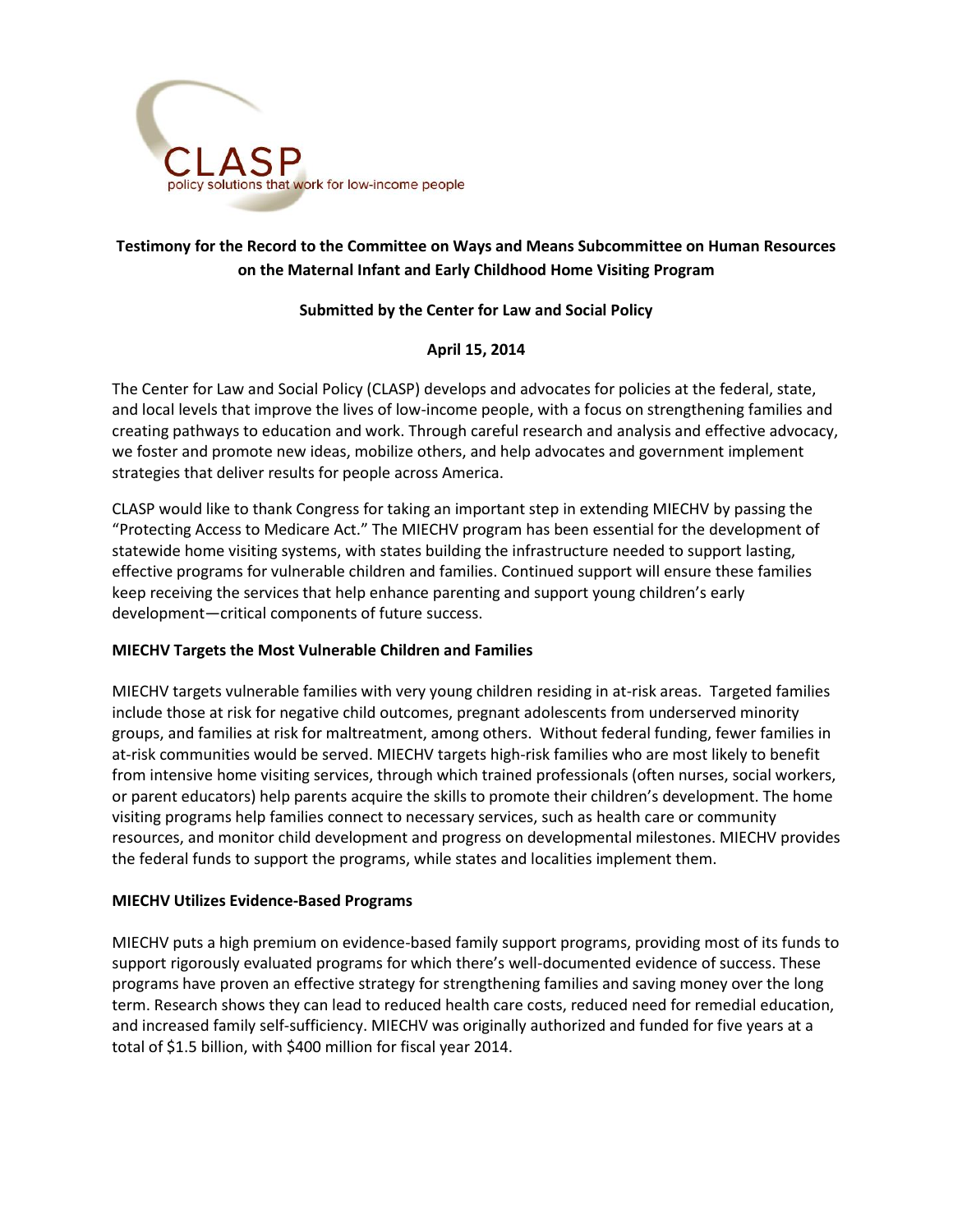#### **MIECHV Supports a Variety of Evidence-based Models to Best Meet the Varying Needs of Families**

MIECHV prioritizes use of home visiting models with demonstrated effectiveness while providing states important flexibility to tailor their approach to their local communities' needs. HHS contracted with Mathematica Policy Research to conduct a rigorous review of the home visiting research and provide an assessment of the evidence of the effectiveness for home visiting program models that serve families with pregnant women and young children. The review has identified (to date) 14 home visiting models that meet the evidence-based criteria. The models target different populations and support a variety of interventions. Recognizing the diversity of needs among high-risk families, 41 states have implemented more than one evidence-based model.

All evidence-based models provide voluntary, home-based services to families with young children, but they differ with respect to whom they reach and what services they provide. (See Appendix.) Most models target parents or children with particular risk factors, including low-income parents, first-time mothers, teen parents, and children exhibiting developmental concerns. Some models allow mothers to enroll prenatally, while others provide services post-birth based on the child's age. Models may provide services for one year or may continue based on need or until a child reaches a certain age. The goals of each model vary and include improving child and/or parental health, addressing school readiness, fostering healthy child development, and improving family self-sufficiency. The activities that occur during visits vary by model and are informed by the model goals. Examples of home-visiting activities include: parent education, referrals to community resources, activities to support and encourage parent-child interaction, and screenings for parents and children to identify additional potential risk. The frequency of visits with families varies by models but is often weekly or every other week.

Several home visiting models target families who are vulnerable because they are experiencing challenges that put children at risk for unhealthy development, such as economic hardship, child abuse and neglect, and parental depression. The specific goals of home visiting programs vary with the model used, but typically home visiting programs seek to improve family outcomes for both adults and children by strengthening the parent-child relationship for some or all of the years between the prenatal period and kindergarten entry. Having multiple available models is critical to the success of vulnerable families as many models target families or children who meet specific criteria and families are incredible diverse. States can choose to employ multiple models within their state to best meet the needs of their unique populations.

Examples of the diverse approaches and eligibility of different home visiting models:

- *Early Head Start-Home-Visiting* is a comprehensive, two-generation federal initiative aimed at enhancing the development of infants and toddlers while strengthening families. Early Head Start–Home Visiting targets low-income pregnant women and families with children birth to age 3 years. To be eligible for Early Head Start–Home Visiting, most families must be at or below the federal poverty level.
- *Home Instruction for Parents of Preschool Youngsters (HIPPY)* supports parents in their critical role as the first and most influential teacher. The program is designed for parents, with children ages 3 through 5, who have doubts about or lack confidence in their ability to instruct their children and prepare them for school. HIPPY aims to promote preschoolers' school readiness and support parents as their children's first teacher by providing instruction in the home.
- *Parents as Teachers* aims to support parents as their children's first teachers by increasing knowledge of early childhood development and improving parenting practices. The model is designed to serve families throughout pregnancy through kindergarten entry. Eligibility criteria,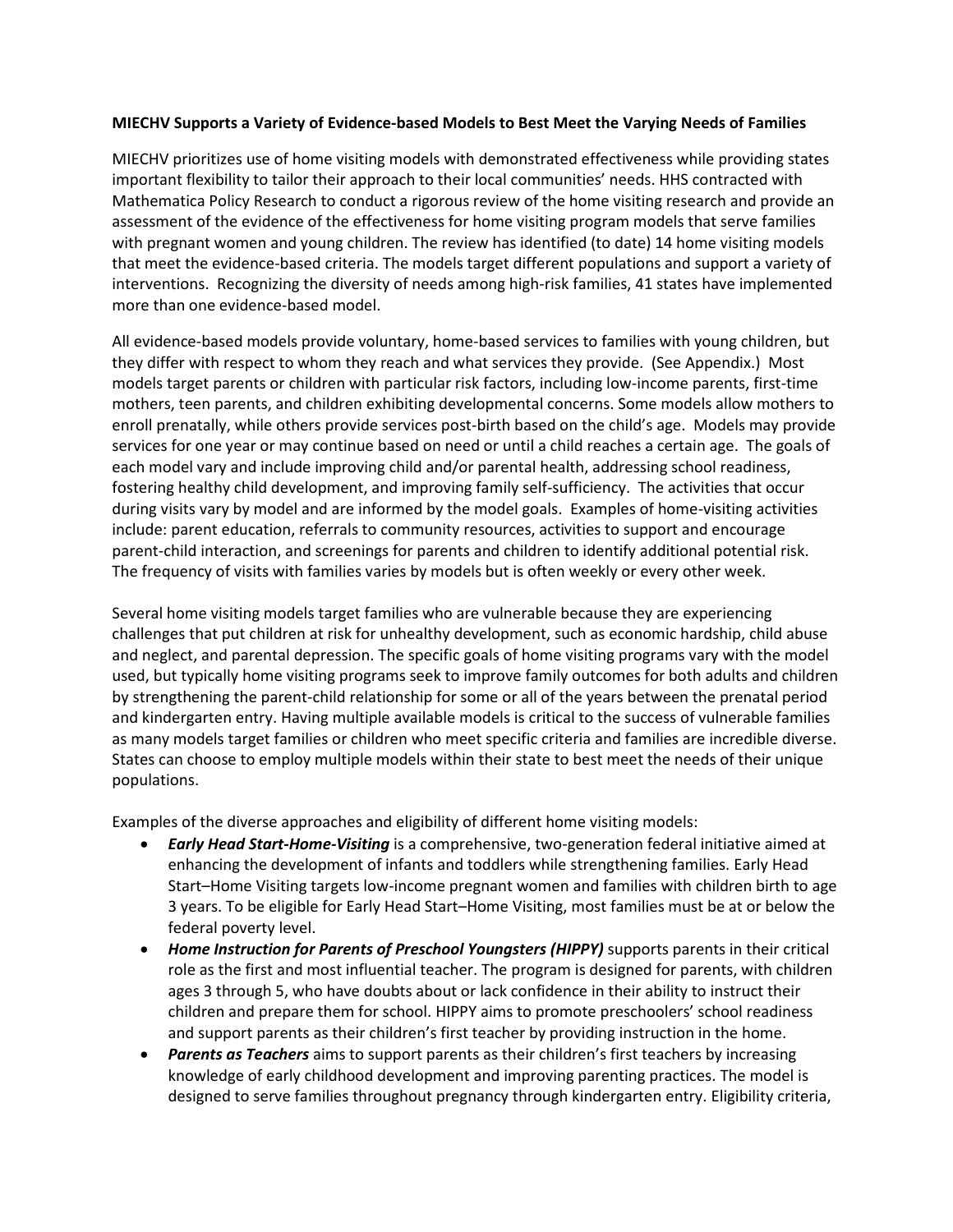selected by affiliates, might include children with special needs, families at risk for child abuse, and income-based criteria, among others. The goal of the program is to provide parents with child development knowledge and parenting support, provide early detection of developmental delays and health issues, prevent child abuse and neglect, and increase children's school readiness.

- *Nurse Family Partnership* serves first-time, low-income mothers who are recruited early in their pregnancy. Program goals include improving pregnancy outcomes, child health and development, and family economic self-sufficiency. Registered nurses provide home visits during critical periods until the child is 2 years old. NFP is designed to improve (1) prenatal health and outcomes, (2) child health and development, and (3) families' economic selfsufficiency and/or maternal life course development.
- *Healthy Families America* cultivates the growth of nurturing, responsive, parent-child relationships, promotes healthy childhood growth and development, and builds the foundations for strong family functioning, thereby, preventing child abuse and neglect. The program is designed for parents facing challenges (single parenthood; low income; childhood history of abuse and adverse child experiences, for example). HFA requires that families be enrolled prenatally or at birth. The program goals include reducing child maltreatment, increasing utilization of prenatal care, improving parent-child interactions, and promoting children's school readiness.

#### **MIECHV has a Built-in Evaluation to Answer Questions of Impacts and Outcomes**

The legislation mandates an evaluation of the MIECHV program. The evaluation uses a randomized controlled design to determine what difference the home visiting program makes in a wide range of outcomes. This study will include roughly 85 program sites and 5,100 families clustered in about 12 states nationwide. Sites in the evaluation will operate one of four models: Early Head Start-Home Visiting, Healthy Families America, Nurse Family Partnership, and Parents as Teachers. These models were chosen for the evaluation because they: (1) meet HHS' criteria for evidence-based models and (2) are being implemented in at least 10 states as part of their MIECHV programs. The study is intended to answer questions of overall impacts of home visiting as well as impacts for individual models. It will examine features of models and their implementation that lead to stronger impacts and will include information on the costs of implementing home visiting models and the cost effectiveness of MIECHV. The first evaluation results are expected in 2015.

# **MIECHV Provides Flexibility for States to Utilize "Promising Approaches" in Addition to the Evidencebased Models, Making Room for Innovation and Continuous Improvement**

Currently, MIECHV allows up to 25 percent to be spent on promising approaches that must be rigorously evaluated. This funding allows states to foster innovation, use locally-grown models, and meet the needs of families in their most vulnerable communities that may not be able to be met through one of the evidence-based models. The flexibility also allows for models that do not yet meet the requirements to be used, evaluated, and work their way towards becoming evidence-based.

This flexibility is crucial to achieve the program's goals and meet the needs of families. It allows for the incorporation of new findings as they become available from the clinical research. It encourages reaching new populations who may fall between the cracks in existing models. (For example, some evidence suggests that mothers who are depressed and their young children – who are at great risk of problems with learning and development in the absence of intervention and therefore should be a high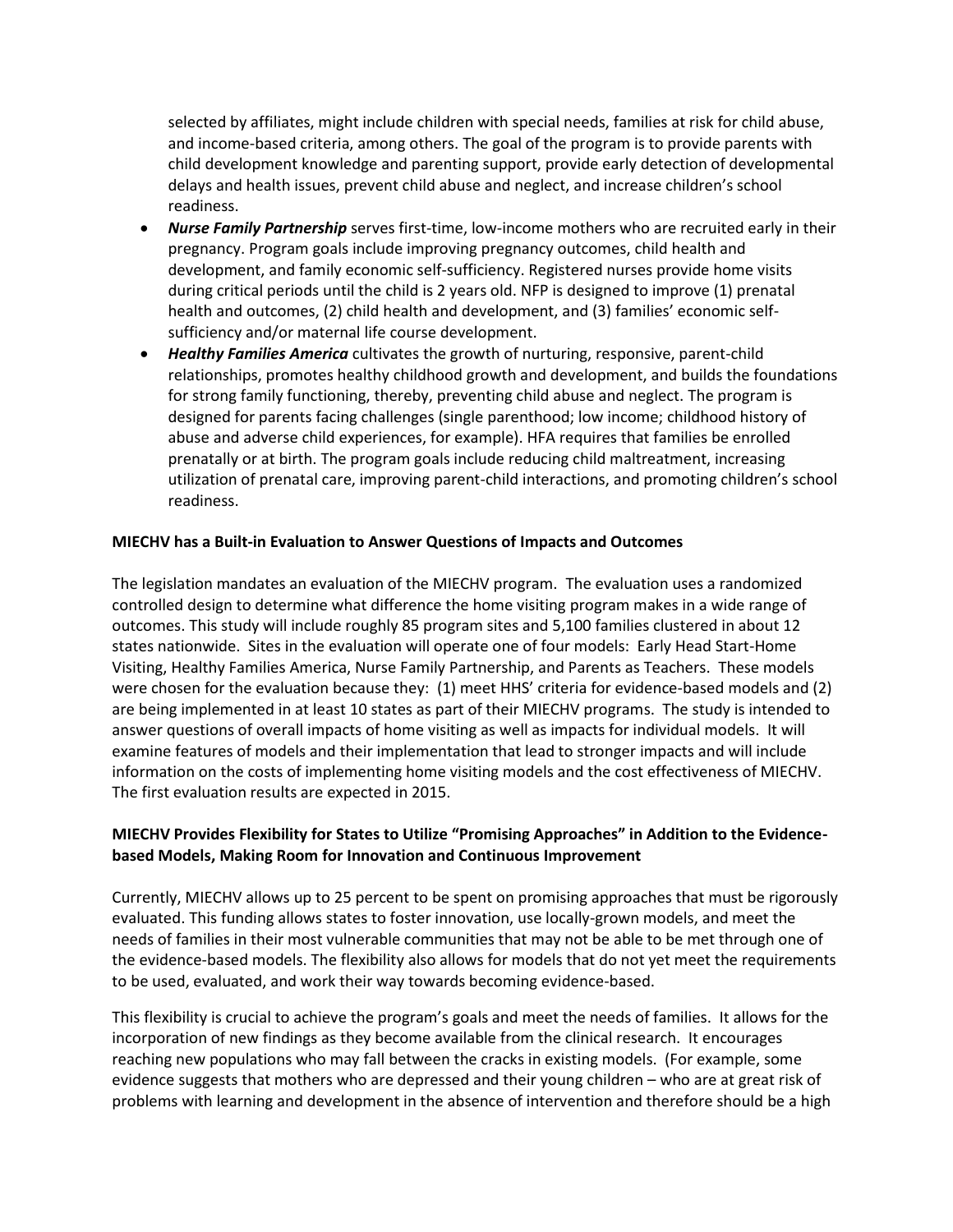priority for states -- are hard for traditional models to serve but can be very well-served by enhancements that have so far been experienced limited testing.) And it encourages a philosophy of continuous improvement as the program develops.

## **Conclusion**

The MIECHV program has been essential for the development of statewide home visiting systems with states building the infrastructure needed to support lasting, effective programs. Congress took an important step by extending MIECHV and will need to show continued support for this important program next year. The MIECHV program has been essential to the development of statewide home visiting systems, with states building the infrastructure needed to support lasting, effective programs for vulnerable children and families. CLASP urges continued congressional support to ensure these families keep receiving the services that help enhance parenting and support young children's early development—critical components of future success.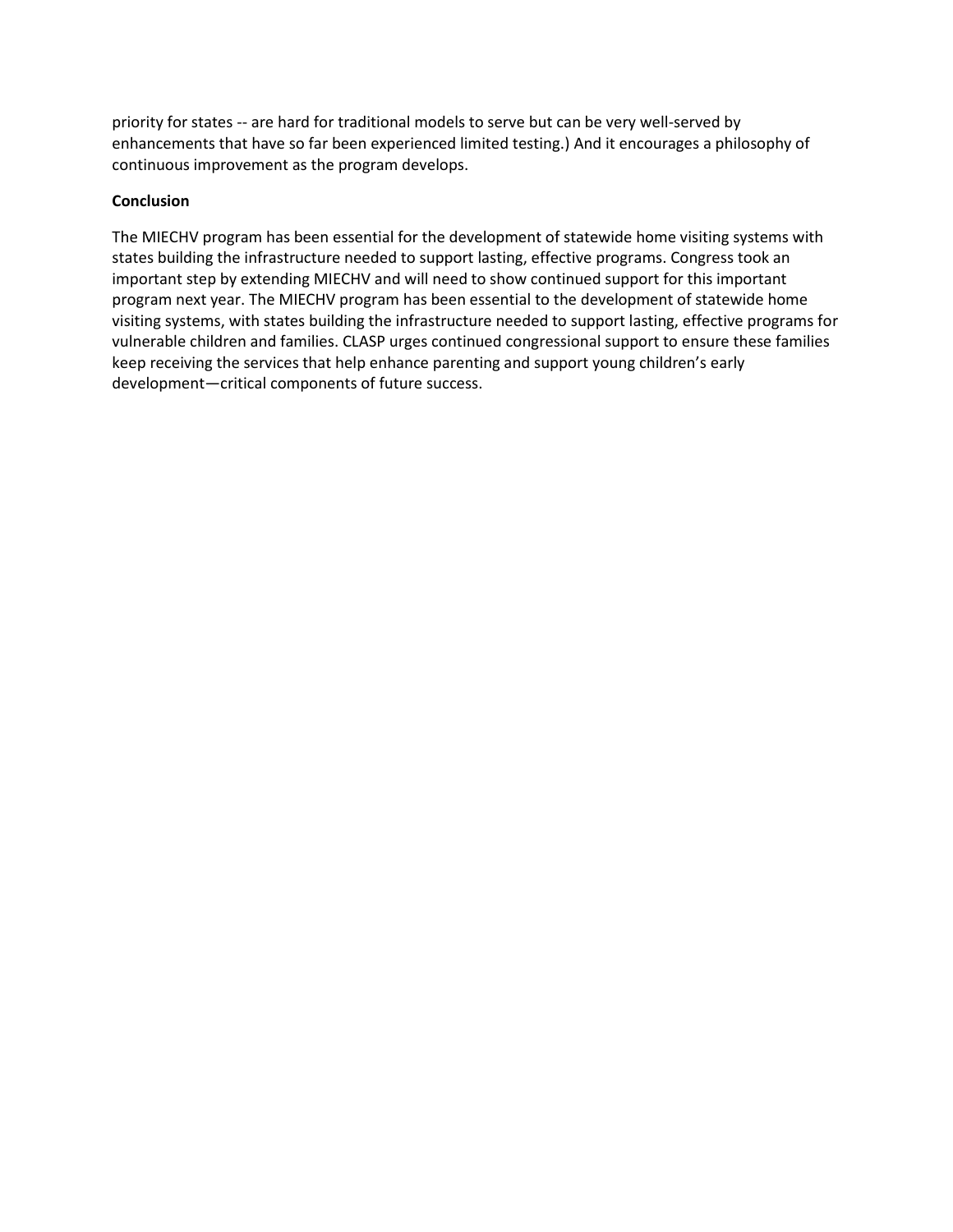

| Appendix                                                            |                                                                                                                                                                                  |                                                                                                                                                                                                                                                                                                 |  |  |
|---------------------------------------------------------------------|----------------------------------------------------------------------------------------------------------------------------------------------------------------------------------|-------------------------------------------------------------------------------------------------------------------------------------------------------------------------------------------------------------------------------------------------------------------------------------------------|--|--|
| <b>Target Population and Program Goals of Evidence-Based Models</b> |                                                                                                                                                                                  |                                                                                                                                                                                                                                                                                                 |  |  |
| <b>Model</b>                                                        | <b>Target Population</b>                                                                                                                                                         | <b>Program Goals</b>                                                                                                                                                                                                                                                                            |  |  |
| Child FIRST                                                         | Pregnant women and families with children from<br>birth to age 6.                                                                                                                | The goal of the program is to decrease the incidence of emotional and<br>behavioral disturbance, developmental and learning problems, and<br>abuse and neglect among high-risk young children and their families.                                                                               |  |  |
| Early Head Start-Home<br>Visiting (EHS-HV)                          | Low-income pregnant women and families with<br>children birth to age 3. Most families must be at or<br>below the federal poverty level.                                          | The program is a comprehensive, two-generation federal initiative<br>aimed at enhancing the development of infants and toddlers while<br>strengthening families.                                                                                                                                |  |  |
| Early Intervention Program<br>for Adolescent Mothers                | Pregnant adolescents (ages 14-19) from<br>underserved minority groups who are referred to the<br>county health department or another health services<br>agency for nursing care. | The program is designed to help young mothers gain social<br>competence and achieve program objectives by teaching self-<br>management skills, techniques for coping with stress and depression,<br>and skills to communicate effectively with partners, family, peers, and<br>social agencies. |  |  |
| Early Start (New Zealand)                                           | The program targets at-risk families with newborn<br>children up to age 5.                                                                                                       | The program is designed to improve child health, reduce child abuse,<br>improve parenting skills, support parental physical and mental health,<br>encourage family economic well-being, and encourage stable, positive<br>partner relationships.                                                |  |  |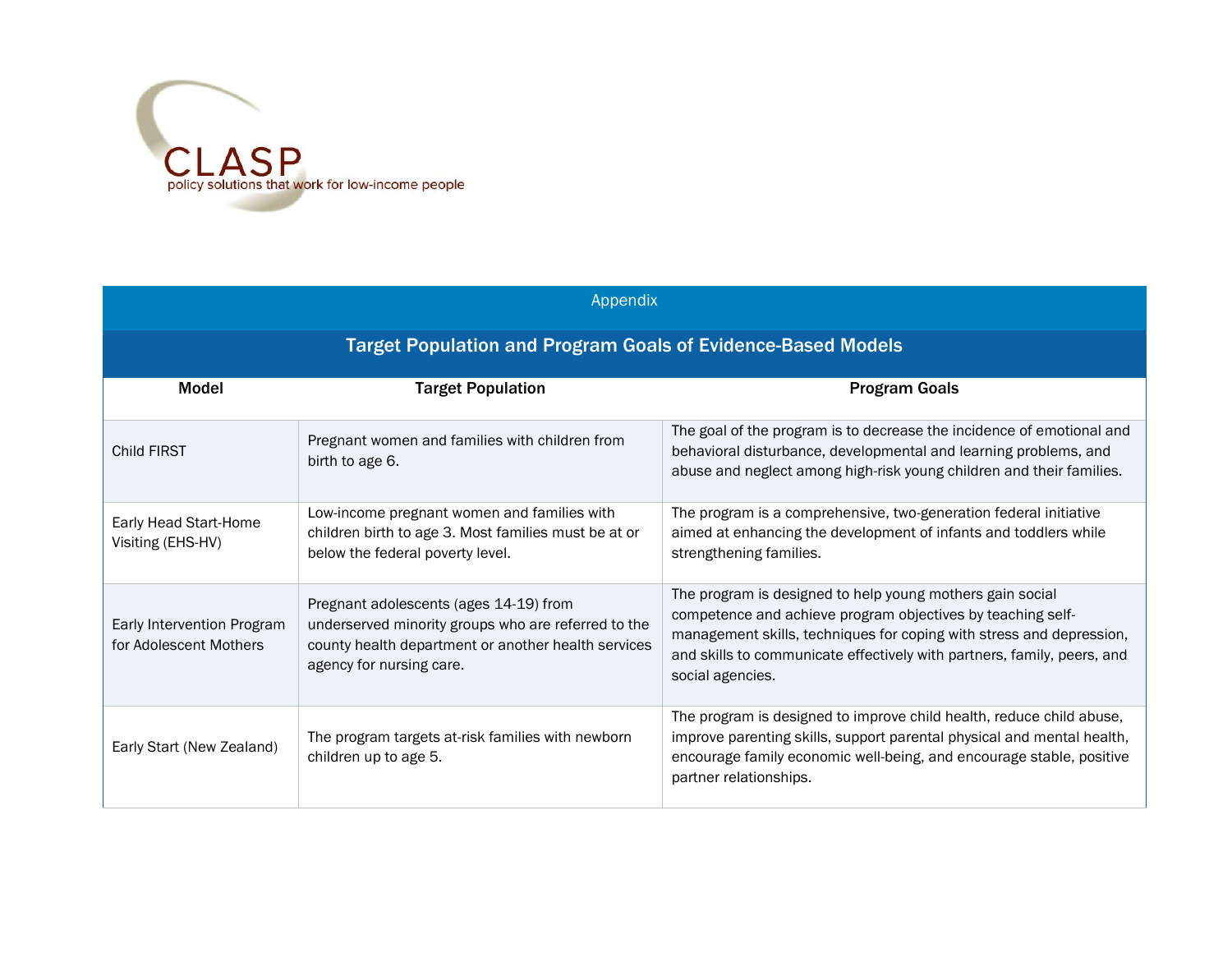| Family Check-Up                                                                         | Families (with children ages 2 to 17) with risk<br>factors including socioeconomic; family and child<br>risk factors for child conduct problems; academic<br>failure; depression; and risk for early substance use.                      | The program is designed as a preventative program model to help<br>parents address typical challenges that arise with young children<br>before these challenges become more serious or problematic. |
|-----------------------------------------------------------------------------------------|------------------------------------------------------------------------------------------------------------------------------------------------------------------------------------------------------------------------------------------|-----------------------------------------------------------------------------------------------------------------------------------------------------------------------------------------------------|
| <b>Healthy Families America</b><br>(HFA)                                                | The program is designed for parents facing<br>challenges (single parenthood; low income;<br>childhood history of abuse and adverse child<br>experiences, for example). HFA requires that families<br>be enrolled prenatally or at birth. | The program goals include reducing child maltreatment, increasing<br>utilization of prenatal care, improving parent-child interactions, and<br>promoting children's school readiness.               |
| <b>Healthy Steps</b>                                                                    | The program is designed for parents with children<br>from birth to age 3.                                                                                                                                                                | The program is designed to support the physical, emotional, and<br>intellectual development of the child by enhancing the relationship<br>between health care professionals and parents.            |
| Home Instruction for<br>Parents of Preschool<br>Youngsters (HIPPY)                      | The program is designed for parents, with children<br>ages 3 through 5, who have doubts about or lack<br>confidence in their ability to instruct their children<br>and prepare them for school.                                          | HIPPY aims to promote preschoolers' school readiness and support<br>parents as their children's first teacher by providing instruction in the<br>home.                                              |
| Maternal Early Childhood<br><b>Sustained Home-Visiting</b><br>Program (MECSH)           | The program targets disadvantaged, pregnant<br>women at risk of adverse maternal and/or child<br>health and development outcomes.                                                                                                        | The MECSH program is designed to enhance maternal and child<br>outcomes by providing antepartum services in addition to the<br>traditional postpartum care.                                         |
| Nurse Family Partnership<br>(NFP)                                                       | NFP is designed for first-time, low-income mothers<br>and their children.                                                                                                                                                                | NFP is designed to improve (1) prenatal health and outcomes, (2) child<br>health and development, and (3) families' economic self-sufficiency<br>and/or maternal life course development.           |
| Oklahoma's Community-<br><b>Based Family Resource</b><br>and Support (CBFRS)<br>Program | Oklahoma's CBFRS program targeted first-time<br>mothers living in rural counties.                                                                                                                                                        | The CBFRS program, which targeted first-time mothers, was developed<br>to improve maternal and child health and child development.                                                                  |